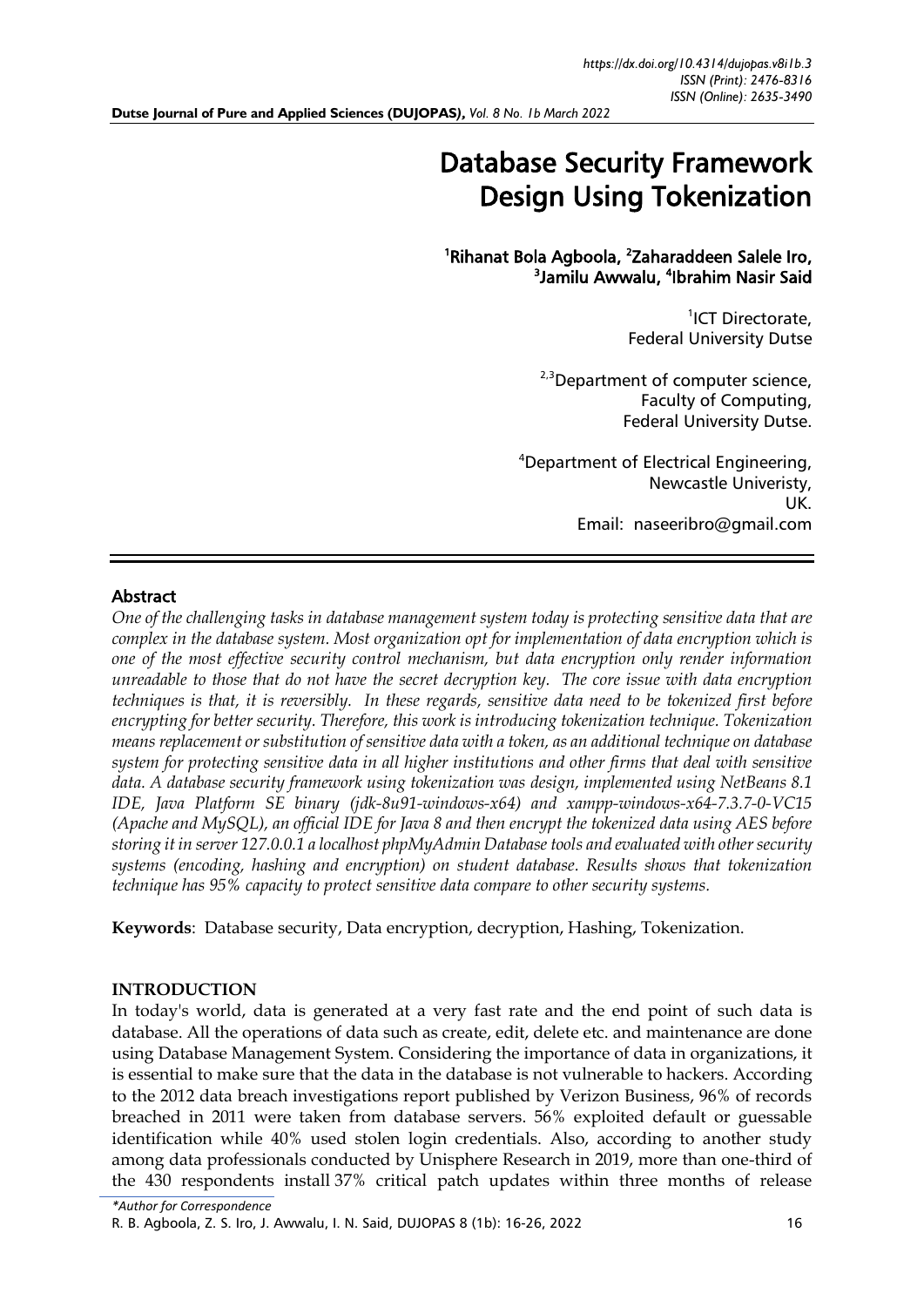(webhostingreeks.com). Most organization opted for implementation of only data encryption which is one of the most effective security control available as far as Database security is concern if properly implemented, but data encryption only render information unreadable to those that do not have the secret decryption key and the core issue with data encryption techniques is that, it is reversible (Kristen, 2017). Also some organizations try additional layer on their endpoint, all these may not work as expected or stop hacker from attacking the database, because only the strength of algorithm and computational power available to the hacker will determine how easily the data can be hacked.

An earlier research (Satyam, 2019) as part of overall security assessment designed a guideline for user to identify security flaws at an early stage before development. This work only took care of data encryption or hashing of sensitive data which is not enough as far as securing sensitive data is concern. Roger *et al*., (2021) shows how tokenization is presently in use to digitalize transaction security system, and also illustrate how other firms can apply tokenization to innovate their business. Babich, (2020) applied digital claim tokens in supply chain management for production, inventory, and financial controlling that enables a facilitated sharing, trading, and exchange among multiple stakeholders. Besides widely discussed implications for innovative information systems, the concept of tokenization has emerged to enable a system for management of assets ownership of peculiar digital representation (Hrga et *al 2020*). Shtybel, (2019) explores the benefits of tokenized private securities for improved issuance, trading, and settlement. As opined by Roger *et al*., (2021) existing research on the applicability of tokenization mainly concentrate on general potentials and challenges with strong emphasis on the financial sector such as banks, online transactions etc., That is because as far as database security is concern tokenization stands at the top in protecting sensitive data.

Over the years' cryptograph technics has been one way to make sure that confidentiality, integrity and availability data is secured and maintained using hashing, encoding and encryption. It is a concept that mainly keeps vital information that is subject to possible data breach safe and confidential but due to its reversibility, the process is not enough to secure data from hackers and that is why this research work is introducing tokenization process to higher institution system which could be used to secure their student database, clinic record and other sensitive data in the environment.

### **TOKENIZATION**

Is replacement or substitution of sensitive data with a token, a highly secure method of protecting payment with a onetime number known as token that has no value or meaning to the account, because token is generated through random algorithms, which cannot be reversed or linked back to original sensitive data, it makes it difficult for hackers to place a value on the information they are looking for because there is no way they can decrypt or decode a token (flumer, 2020). Tokenization can be handle either by in house or a service provider but according to some comparative reports, the operation costs of in-house payment tokenization outweigh the overall cost of having a service provider (Linda, 2019).

### **Token Generation**

Each time an information is sent to the token server, three steps are carried out. First, a token is generated. Second, the token and its corresponding ID that will be used to map the original data are stored together in the token database while the original data is completely removed from the environment and sent to the service provider. Lastly the token is reverted to the calling application (Securosis, 2018).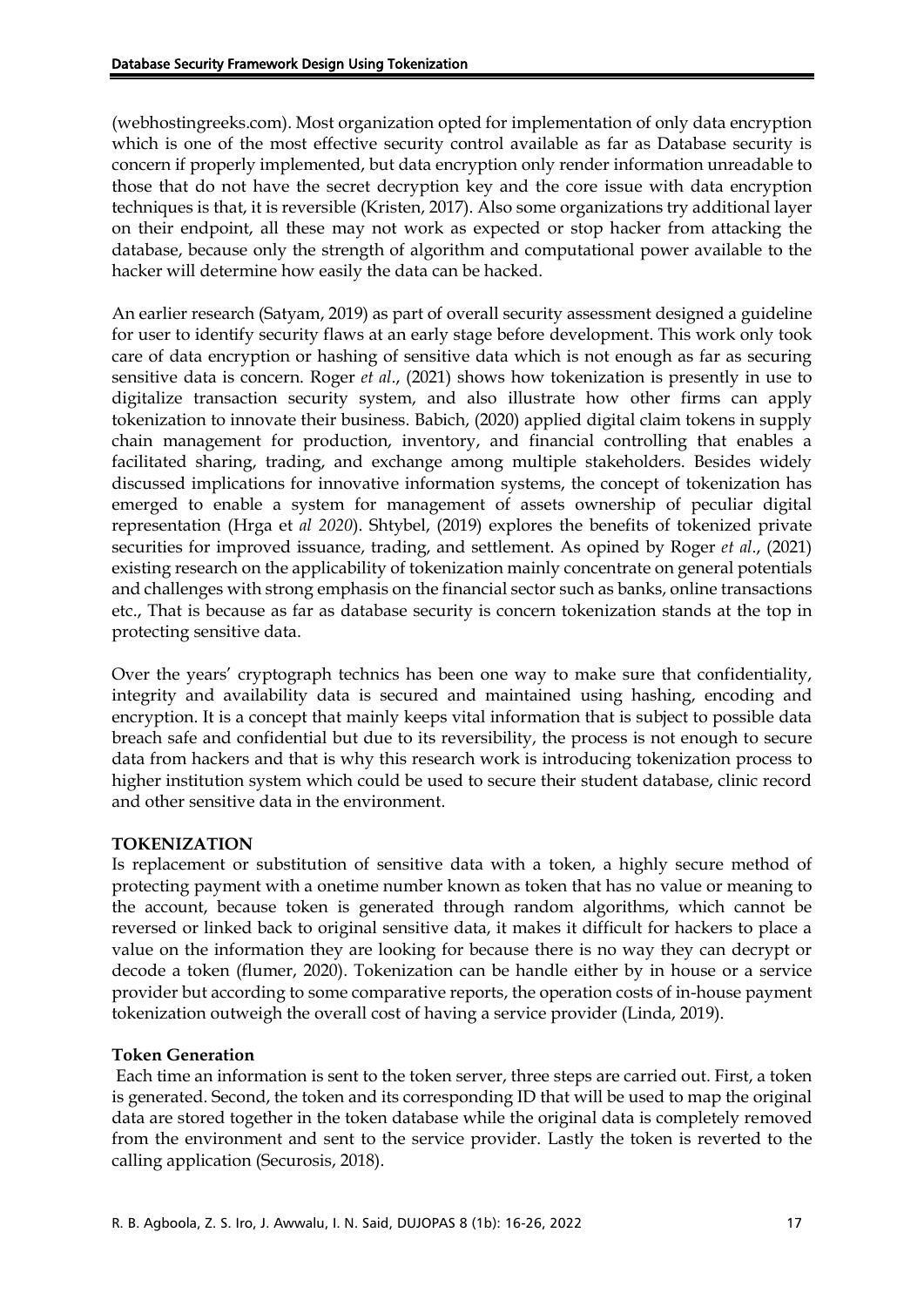### **Token Storage**

Token should to be flexible to handle several formats for the sensitive data they accept, such as personally identifiable information, student registration number etc. From previous research, Tokens along with the original data they represent, are stored within secured databases with limited access. Ideally the application should never store the original value and the token in the same environment, original data is better with the service provider (Securosis, 2018).

# **PROPOSED FRAMEWORK**

### **System Architecture**

The proposed framework architectural design using tokenization process in Fig.1, shows how data in a database or data vault could be secured.



Figure 1: Database Security Framework Design

The framework consists of four modules that are significant towards achieving an effective database security system which are Browser, Web Firewall Application, Web Server and Database.

**Browser**: The Browser also known as web browser is an application software that allows direct interaction between the user and the internet such as find, display, access, view websites, through Google Chrome, Mozilla Firefox, Microsoft Internet Explorer (ISG Tech, 2020).

The user will login using, user name and password into the internet this process is called Authentication Process.

**Web Application Firewall**: is a security firewall that is designed to allow authorize low risk that might not harm the network and if any harmful traffic is detected either from virus or a hacker trying to gain entry, fireworks blocks it immediately (GBHackers, 2019). When the user login using user name and password, its web application firewall that will check to prevent any parameter manipulation and section hijacking before authorization.

**Web Server**: A Web Server is a software and hardware devices that uses HTTP Hypertext (Transfer Protocol and also support), SMTP (Simple Mail Transfer Protocol) and FTP (File Transfer Protocol) to respond to client request made over the WWW (World Wide Web) by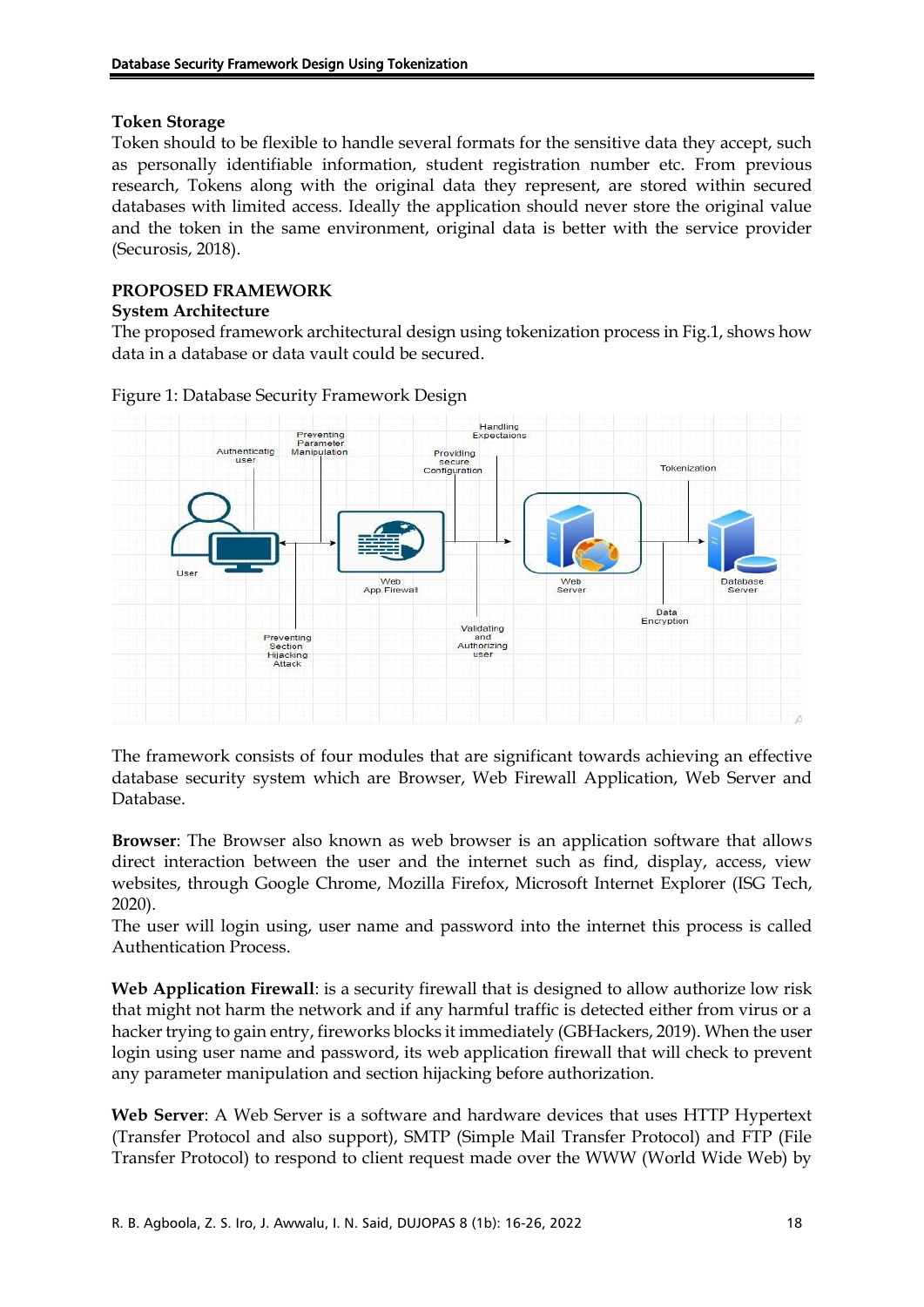displaying website content through storing, processing and delivering webpages to users. (Alexander, 2020).

**Database Server**: are highly powered computers that store and manage data for network users and devices**.** The database server holds the Database Management System (DBMS) and the databases. Upon requests from the client machines, it searches the database for selected records and passes them back over the network (Sam, 2021). Before data will be store in the database server, the original data passes through two processes which are Tokenization and Data Encryption Process.

### **Tokenization processes**

- 1. The data that needs to be tokenize is passed by the application to the tokenization system along with authentication information.
- 2. The tokenization system validates the authentication information and if authentication fails, then the process stops and information (feedback) is sent to the deny access log error, this will let administrators to identify issues and manage immediately. But if authentication is valid, then the system proceeds to the next stage which is tokenization system as shown in Fig. 2.



Figure 2: Tokenization Process

The tokenization system also generates token known as one-time password (OTP) base on one way cryptographic algorithms which are stored in highly secured data vault and the new token is passed through the application for data retrieval, while the sensitive data (Original Data) is highly protected with service provider, therefore, even if any hacker finds their way into the database and gets token it is as good as they have got nothing. As it is shown in Fig. 2 for a user to access any data in the database a token will be sent to the client to confirm the authentication of that user before granting an access. Porter's Algorithm is one of the most prominent tokenization techniques but suffers from accuracies during identification and efficiency. While in this work token identification is completely JAVA based.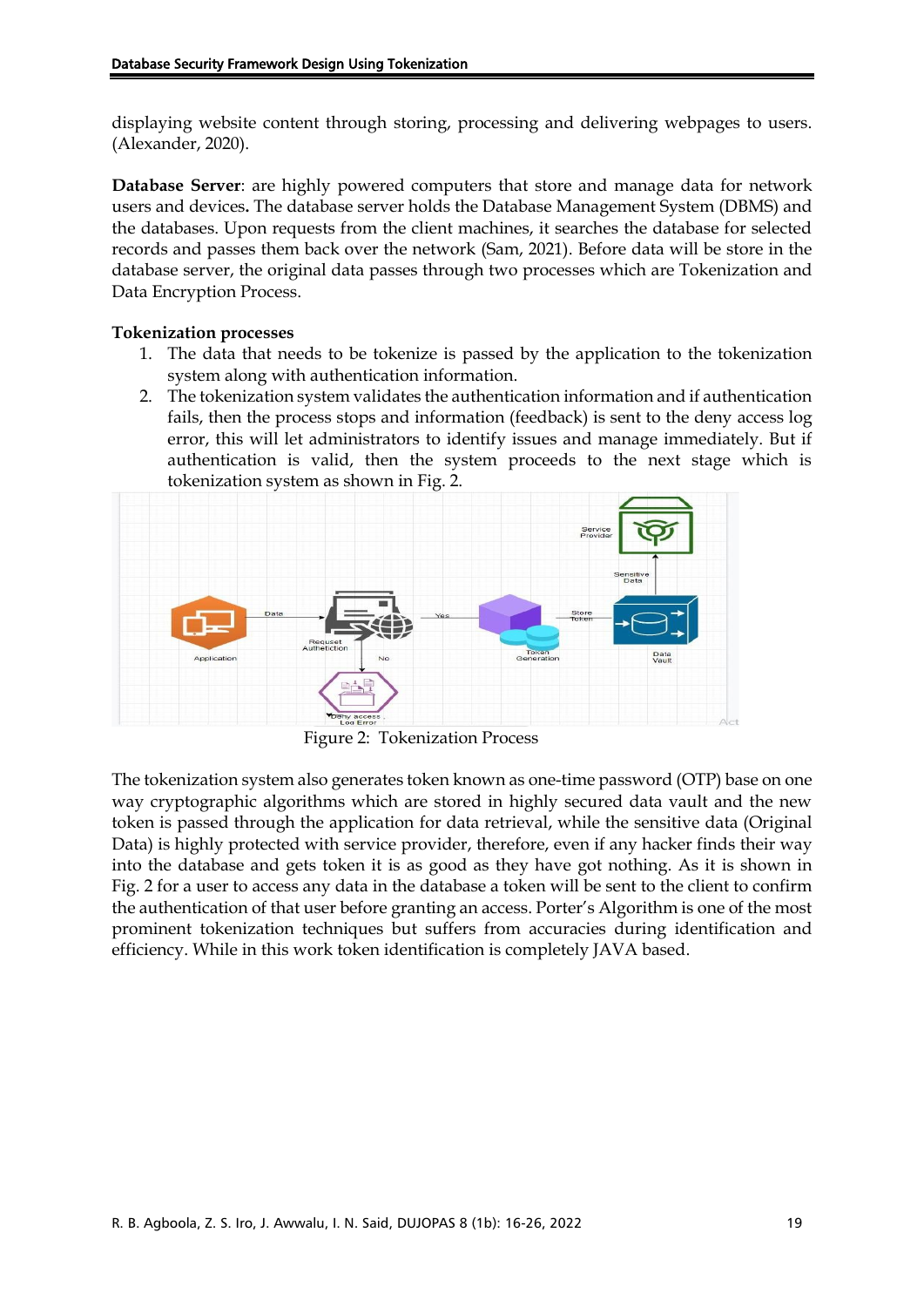**Proposed Algorithm for Tokenization Process** Input (Di) Output (Tokens) Begin Step 1: Collect Input data to be tokenized (Di) where i=1, 2, 3…. n; Step2: For input request authentication Di; // apply extract word process for all data i=1, 2, 3…n // IF request authentication is YES THEN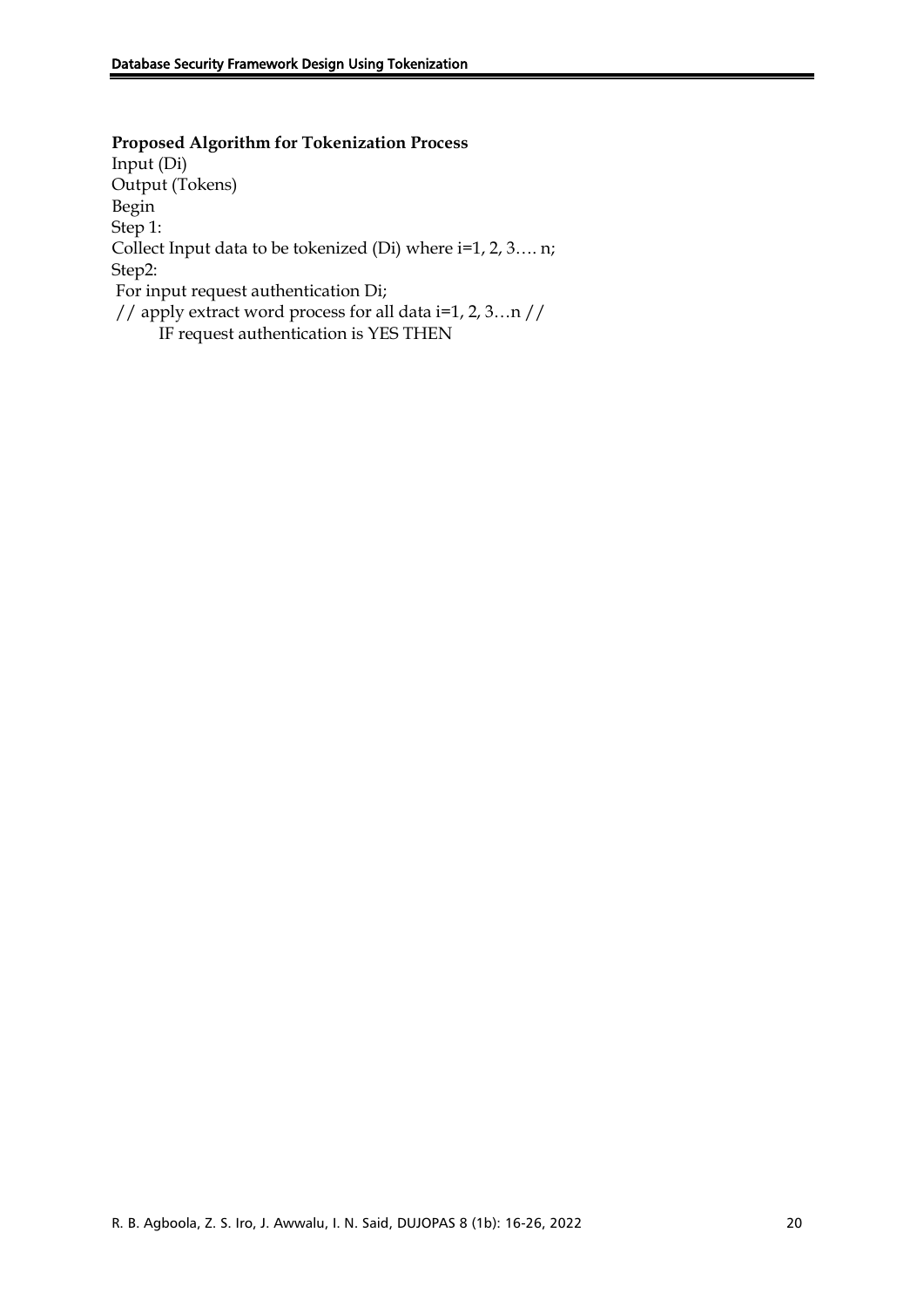

localhost phpMyAdmin Database. Implementation process was done through series of coding and its categorize in to four phases from declaration and definition phase to the result phase.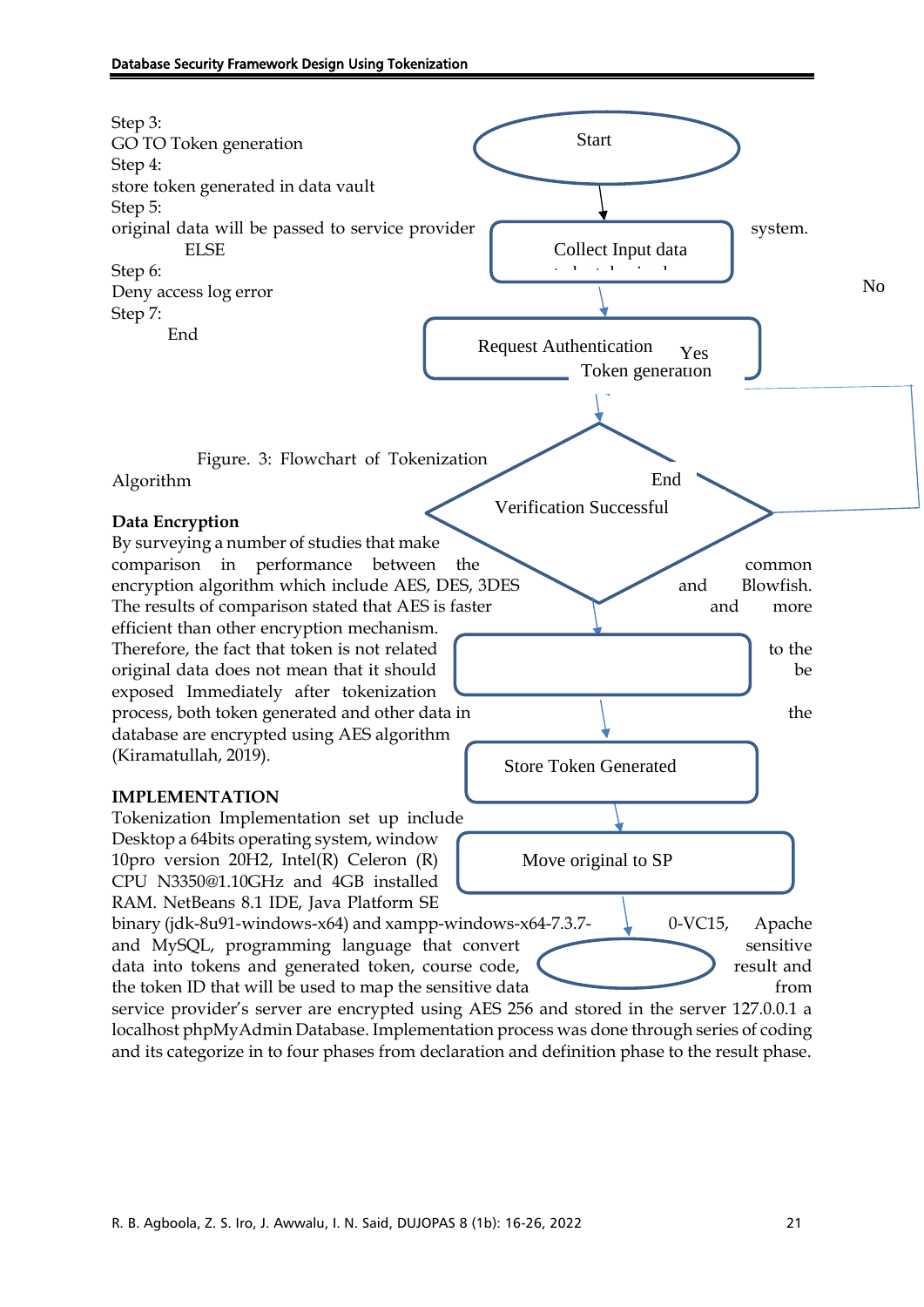**PHASE 1:** In this phase declaration and definition of all classes of characters that are to be imported and needed throughout the coding process are declared using import java.as shown below.

Figure: 4 Declaration Code

**PHASE 2:** In this phase a scanner input and a get connection code were established and used

| F                     |                                                | Start Page X 3 Tokenize.java X |              |                                                                                   |  |  |  |  |  |  |  |
|-----------------------|------------------------------------------------|--------------------------------|--------------|-----------------------------------------------------------------------------------|--|--|--|--|--|--|--|
| <b>CONA</b>           | RE-51002501060010101010<br>History  <br>Source |                                |              |                                                                                   |  |  |  |  |  |  |  |
| Ŗ                     | $1\,$                                          |                                |              | package rihanat:                                                                  |  |  |  |  |  |  |  |
| ПØ <sub>п</sub>       | $\overline{a}$                                 |                                |              |                                                                                   |  |  |  |  |  |  |  |
|                       | $\overline{3}$                                 | ⊟                              |              | import java.io.IOException;                                                       |  |  |  |  |  |  |  |
| ggm 1                 | $\overline{4}$                                 |                                |              | import java.net.MalformedURLException;                                            |  |  |  |  |  |  |  |
| Ľ                     | Q                                              |                                |              | import java.net.URL;                                                              |  |  |  |  |  |  |  |
|                       | 6                                              |                                |              | import java.util.Date;                                                            |  |  |  |  |  |  |  |
| <b>Elle Friedrich</b> | $\overline{7}$                                 |                                |              | import java.util.Random;                                                          |  |  |  |  |  |  |  |
|                       | 8                                              |                                |              | import java.util.Scanner;                                                         |  |  |  |  |  |  |  |
|                       | 9                                              |                                |              | import java.util.StringTokenizer;                                                 |  |  |  |  |  |  |  |
| ı,                    | 10                                             |                                |              | import java.sql.Connection;                                                       |  |  |  |  |  |  |  |
|                       | 11                                             |                                |              | import java.sql.DriverManager;                                                    |  |  |  |  |  |  |  |
|                       | 12                                             |                                |              | import java.sql.PreparedStatement;                                                |  |  |  |  |  |  |  |
|                       | 13                                             |                                |              | import java.sql.ResultSet;                                                        |  |  |  |  |  |  |  |
| maniann <i>M</i>      | 14                                             |                                |              | import java.sql.SQLException;                                                     |  |  |  |  |  |  |  |
|                       | 15                                             |                                |              | import java.sql.Statement;                                                        |  |  |  |  |  |  |  |
|                       | 16                                             |                                |              | import java.util.Base64;                                                          |  |  |  |  |  |  |  |
|                       | 17                                             |                                |              |                                                                                   |  |  |  |  |  |  |  |
|                       | 18<br>19                                       |                                |              | public class Tokenize {                                                           |  |  |  |  |  |  |  |
|                       | 20                                             |                                |              | public static Connection getConnection()                                          |  |  |  |  |  |  |  |
|                       | 21                                             | ⊟                              | Ŧ            |                                                                                   |  |  |  |  |  |  |  |
|                       | 22                                             |                                |              | Connection con:                                                                   |  |  |  |  |  |  |  |
|                       | 23                                             |                                |              |                                                                                   |  |  |  |  |  |  |  |
|                       | 24                                             |                                |              | $try$ {                                                                           |  |  |  |  |  |  |  |
|                       | 25                                             |                                |              | con = DriverManager.getConnection("jdbc:mysql://localhost/token db", "root", ""); |  |  |  |  |  |  |  |
|                       | 26                                             |                                |              | return con:                                                                       |  |  |  |  |  |  |  |
|                       | 27                                             |                                |              |                                                                                   |  |  |  |  |  |  |  |
|                       | 28                                             |                                |              | catch (Exception e) {                                                             |  |  |  |  |  |  |  |
|                       | Q.                                             |                                |              | e.printStackTrace();                                                              |  |  |  |  |  |  |  |
|                       | 20 <sup>o</sup>                                |                                | $\leftarrow$ | Monday Months                                                                     |  |  |  |  |  |  |  |
|                       | $\sim$                                         |                                |              |                                                                                   |  |  |  |  |  |  |  |

for calling input data in the process, followed by the tokenization process where 50 characters were counted and randomly generated to avoid duplication as shown in Fig. 4 and 5 respectively. In this work only the student registration number is tokenized therefore, the token,

course code and result remains in the data vault all encrypted while the original reg number is with service provider in a highly secured place.



Figure: 5 Tokenization

**PHASE 3:** In this phase, for the fact that token is meaning less does not mean that it should be exposed. Therefore, after tokenization process the course code and token left in the data vault will be encrypted using:

String theRegno\_enc = Base64.getEncoder().encodeToString(theRegno.getBytes()); String gen\_id\_enc = Base64.getEncoder().encodeToString(gen\_id.getBytes()); Stringthcoursecode\_enc=Base64.getEncoder().encodeToString(thcoursecode.getBy())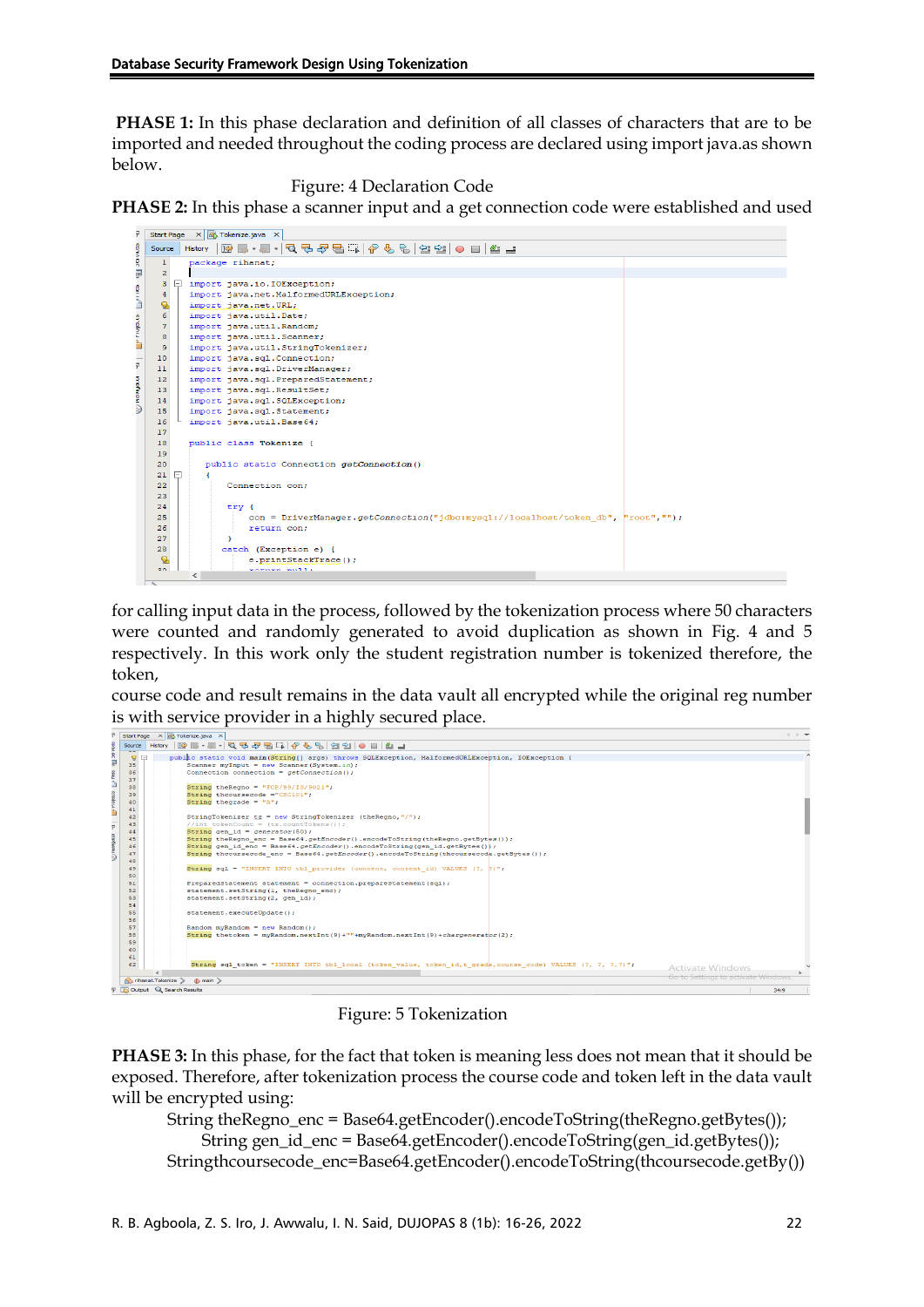**PHASE 4:** In this last phase which is the results phase (i.e. Output) a token that is case sensitive will be sent to client on request to ascertain its authentication and is requesting the client to send the token back to service provider before access can be granted within 1 minute, if sent incorrectly it will return invalid, if duration exceeded 1 minute, the process will return token expire otherwise it will print confirmation successful as shown below:

Figure 6: The Result (Output)

| $5 \times$ Files<br><b>Services</b>                           | <b>Start Page</b> | do Tokenize.java × do uploadresult.java ×<br>$\vert x \vert$                                           |                                       | $\leftarrow$ $\rightarrow$ |  |  |  |  |
|---------------------------------------------------------------|-------------------|--------------------------------------------------------------------------------------------------------|---------------------------------------|----------------------------|--|--|--|--|
| Rihanat                                                       | Source            | <b>IC</b><br>· 연합   ● 日   ≝ 급<br>History                                                               |                                       |                            |  |  |  |  |
| <b>Source Packages</b>                                        | 100               | Statement fetchstatement = connection.createStatement () ;                                             |                                       |                            |  |  |  |  |
| <b>Ell</b> rihanat                                            | 101               | ResultSet fetchresult = fetchstatement.executeOuerv(sglfetch);                                         |                                       |                            |  |  |  |  |
| Tokenize.java                                                 | 102               |                                                                                                        |                                       |                            |  |  |  |  |
| dis uploadresult.java                                         | 103               | if (fetchresult.next()){                                                                               |                                       |                            |  |  |  |  |
| <b>Test Packages</b><br>$\mathbf{a}$                          | 104               | System.out.println(theRegno);                                                                          |                                       |                            |  |  |  |  |
| Libraries<br>(4)-                                             | 105               | System.out.println("Course Code: "+ new String(Base64.getDecoder().decode(fetchresult.getString(5)))); |                                       |                            |  |  |  |  |
| 中国<br><b>Test Libraries</b>                                   | 106               | System.out.println("The Grade is: "+fetchresult.getString(3));                                         |                                       |                            |  |  |  |  |
|                                                               | 107               | lelse(                                                                                                 |                                       |                            |  |  |  |  |
|                                                               | 108               | System.out.println("No Record Found");                                                                 |                                       |                            |  |  |  |  |
|                                                               | 109               | ×                                                                                                      |                                       |                            |  |  |  |  |
|                                                               | 110               | leleset                                                                                                |                                       |                            |  |  |  |  |
|                                                               | 111               | //System.out.println(timeDuration +" Seconds");                                                        |                                       |                            |  |  |  |  |
|                                                               | 112               | System.out.println("Invalid Token");                                                                   |                                       |                            |  |  |  |  |
|                                                               | 113               |                                                                                                        |                                       |                            |  |  |  |  |
|                                                               | 114               | n,                                                                                                     |                                       |                            |  |  |  |  |
| $ri$ gator $\times$                                           | 115               | lelse{                                                                                                 |                                       |                            |  |  |  |  |
|                                                               | 116               | System.out.println("Sorry. Token Expired!!!");                                                         |                                       |                            |  |  |  |  |
| lm<br>nbers<br>$ $ <empty><br/><math>\vee</math></empty>      | 117               |                                                                                                        |                                       |                            |  |  |  |  |
| Tokenize                                                      | 118               |                                                                                                        |                                       |                            |  |  |  |  |
| (h) chargenerator(int n) : String                             |                   |                                                                                                        |                                       |                            |  |  |  |  |
| - (b) generator(int n) : String                               |                   | $\epsilon$                                                                                             |                                       | $\mathbf{v}$               |  |  |  |  |
| utput                                                         |                   |                                                                                                        |                                       | $\ddot{}$                  |  |  |  |  |
| Rihanat (run) $\times$ Rihanat (run) #2 $\times$              |                   |                                                                                                        |                                       |                            |  |  |  |  |
| 88aJ                                                          |                   |                                                                                                        |                                       |                            |  |  |  |  |
| Please enter the token sent to you:                           |                   |                                                                                                        |                                       |                            |  |  |  |  |
| Token is valid for 1 minute only                              |                   |                                                                                                        |                                       |                            |  |  |  |  |
| 88a.T                                                         |                   |                                                                                                        |                                       |                            |  |  |  |  |
| Confirmation Successful<br>FCP/99/IS/9021                     |                   |                                                                                                        |                                       |                            |  |  |  |  |
| Course Code: CSC101                                           |                   |                                                                                                        |                                       |                            |  |  |  |  |
| The Grade is: A                                               |                   |                                                                                                        |                                       |                            |  |  |  |  |
| Activate Windows<br>BUILD SUCCESSFUL (total time: 24 seconds) |                   |                                                                                                        |                                       |                            |  |  |  |  |
|                                                               |                   |                                                                                                        | Go to Settings to activate Windows.   |                            |  |  |  |  |
| <b>B</b> Output                                               |                   |                                                                                                        | Rihanat (run)<br>靏<br>running<br>3:28 |                            |  |  |  |  |

### **DISCUSSION OF THE RESULT**

When evaluating the efficiency performance of tokenization process as to further validate findings from this study since the security aspect has been taking care of, we consider comparing tokenization process with other security systems i.e. the three common cryptography techniques which are Encoding (Base64), Hashing (SHA-2) and Encryption (AES 256bits) on the same data length (Student Registration Number) at the same time in terms of Speed, Memory Space Consumed, Block Size and Key Length.

**Speed:** Figure 6, shows the result generated in nanoseconds and later converted to microseconds at the end runs of experiment carried out in terms of speed between tokenization process and other security systems which shows that tokenization execution time is the lowest which makes it the fastest compare with encoding, hashing and encryption.



Figure 7: Speed Performance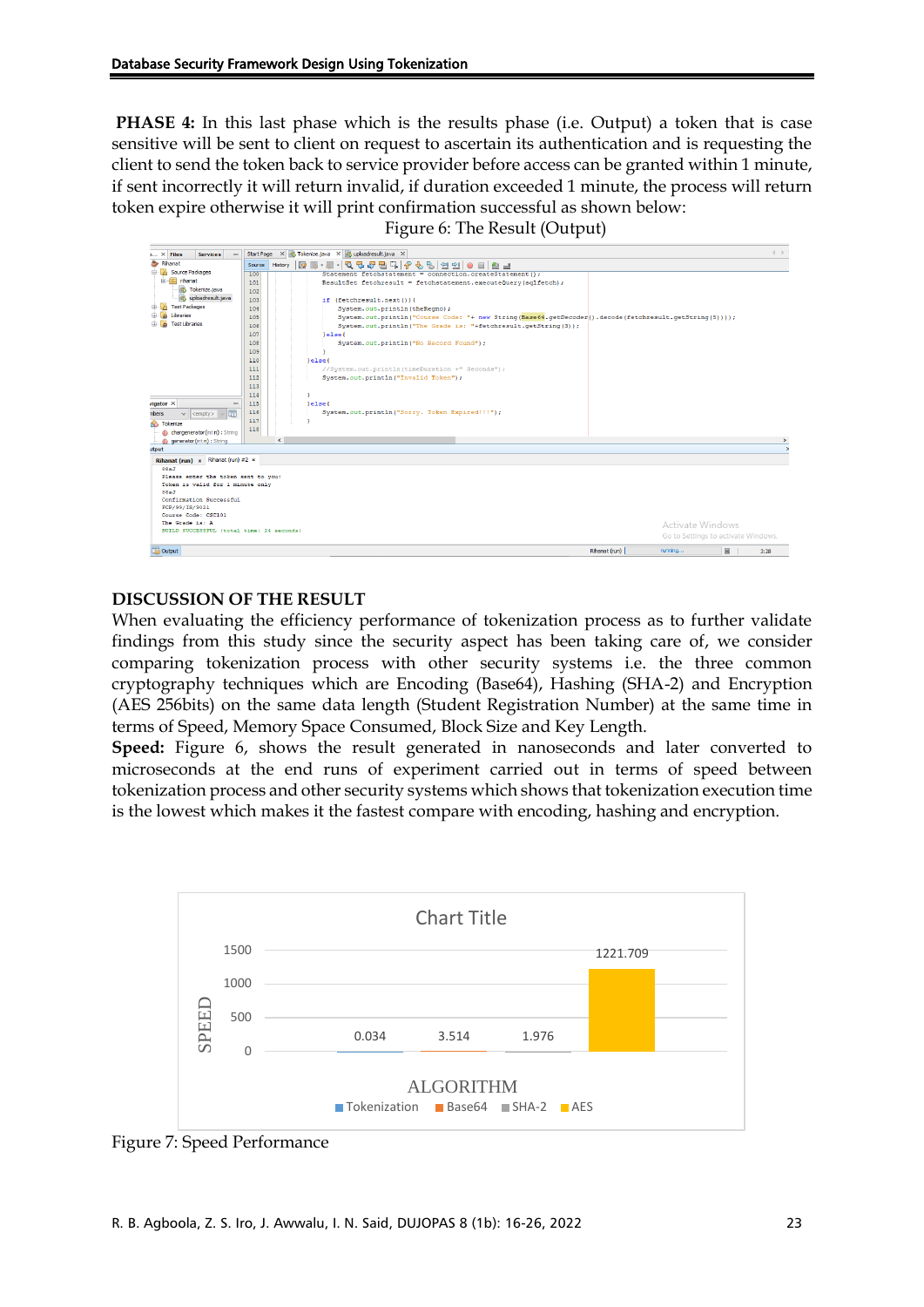**Memory Usage:** Figure 7, shows that tokenization has the least memory consumption rate while AES take highest memory usage followed by SHA-2 and Base64 respectively from the experiment carried out to determine which of the security systems consume more memory space in MB. Since tokenization only store tokens in the database and move the original data to the service. provider this will actually make it to consume less hard ware which implies that tokenization is cost effective that also better the efficiency of the security of sensitive data





**Block Size:** Figure 8, the result of experiment carried out on comparison of tokenization process with other security process in terms of block size which is the output size.it shows that AES has highest block size while tokenization has the lowest. A change of one bit in plaintext leading to significant change in bits of output information AES uses a substitution permutation using multiplicative inverse and affine transformation over a gliosis field leading to high mixing of information leading to high diffusion in output.



Figure 9: Block Size Performance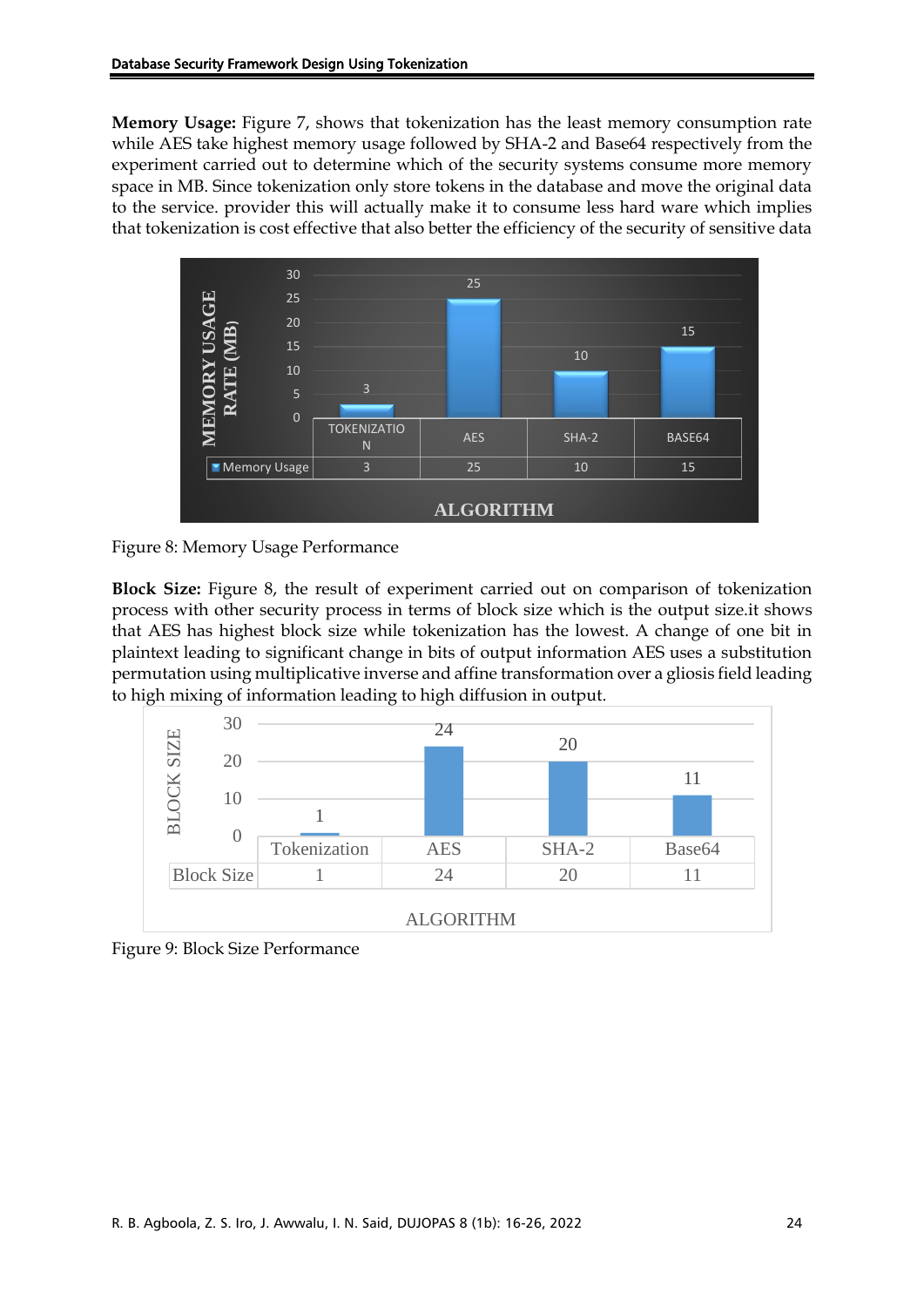**Key Length:** Figure 9, shows that the result of encrypting the same size of data varies proportional to the size of data file. From the results it can be find that AES has the highest key size and tokenization has the lowest. Encryption different key size of the algorithms are not the same.



Summary of Comparison between Tokenization and other Security Systems

| <b>ALGORITHM</b>   | <b>SPEED</b> | <b>MEMORY</b>     | <b>BLOCK</b> | <b>KEY</b>    | <b>SECURITY</b> |
|--------------------|--------------|-------------------|--------------|---------------|-----------------|
|                    |              | <b>USAGE</b> (MB) | <b>SIZE</b>  | <b>LENGHT</b> |                 |
| <b>TOKENIZTION</b> | 0.034        |                   |              |               | High            |
| <b>AES</b>         | 1221.709     | 25                | 24           | 128           | Low             |
| SHA-2              | 1.976        | 10                | 20           | 64            | Very low        |
| BASE64             | 3.514        | 15                | 11           | 64            | Very low        |

### **CONCLUSION**

The main aim of this research was not to override the importance and use of data encryption in protecting sensitive data in the database but to:

- 1. Introduces tokenization as additional measure for better security protection on sensitive data while data encryption is still in use.
- 2. Though in tokenization, token has no value or relationship to the original data (i.e. irreversible) as it is in data encryption but still need to be encrypted and not to be expose to hackers.

### **REFERENCES**

[Alexander S. Gillis,\(](https://www.techtarget.com/contributor/Alexander-S-Gillis)2020) Technical Writer and Editor 2020.

Bhojaraju Gunjal,(2003) Database System: Concepts and Design National Institute of Technology Rourkela.

Babich, V., and Hilary, G. 2020. Distributed Ledgers and Operations: What Operations Management Researchers Should Know About Blockchain Technology.

Fulmer, (2020).5 Ways tokenization can improve database security.

[GBHackers](https://gbhackers.com/author/gbhackers-on-security/) (2019). Five Key Capabilities to Look for in Web Application Firewall Provider on Security.

Geomerchant team (2017). What is tokenization and how does it work

R. B. Agboola, Z. S. Iro, J. Awwalu, I. N. Said, DUJOPAS 8 (1b): 16-26, 2022 25